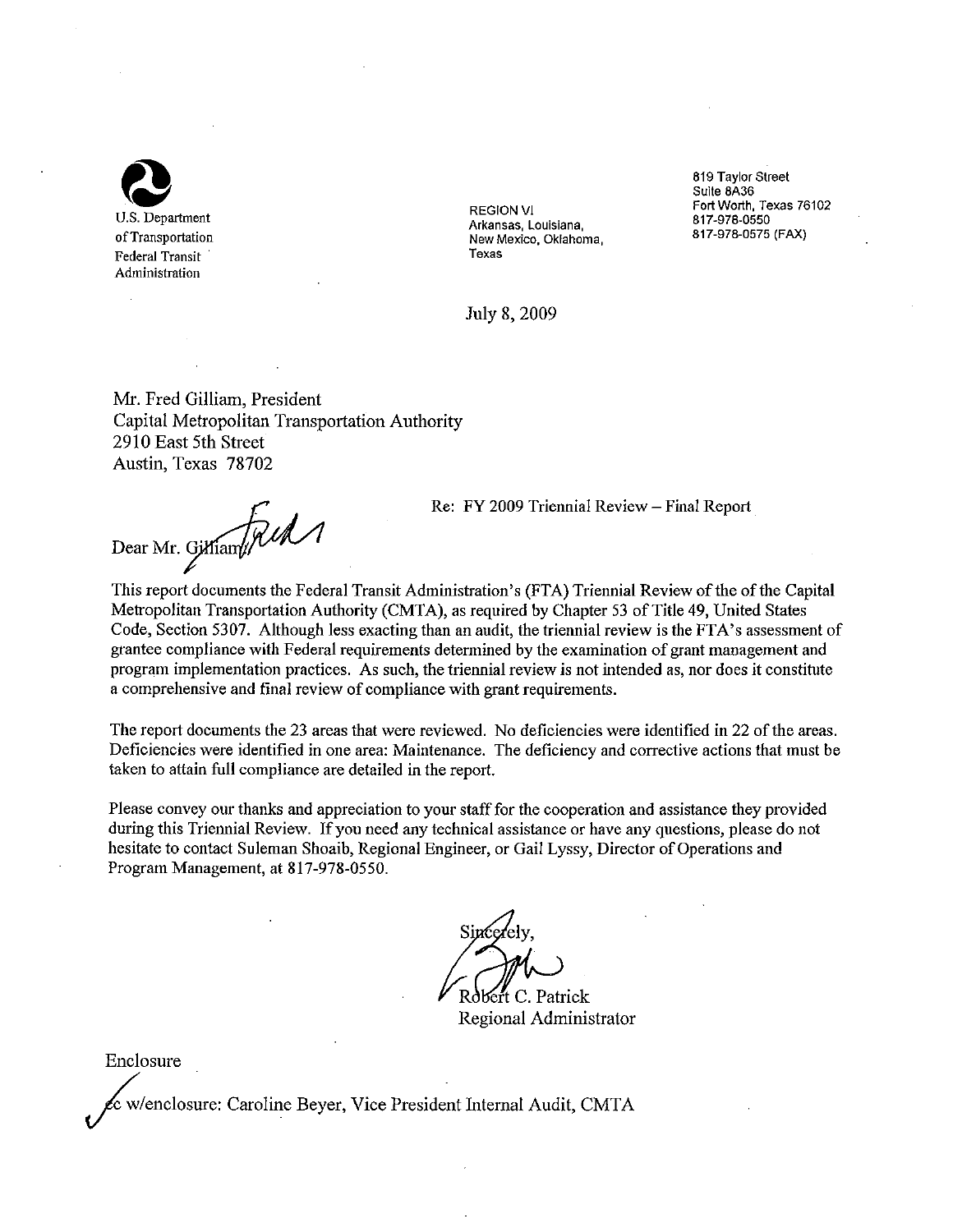# *FINAL REPORT*

# **FY2009 TRIENNIAL REVIEW**

**of the** 

# **Capital Metropolitan Transportation Authority (CMTA) Austin, Texas**

**Desk Review: December 11, 2008 Site Visit: June 10-12, 2009**

**Prepared for the Federal Transit Administration Region 6 Fort Worth, Texas**

**by** 

**Interactive Elements, Incorporated**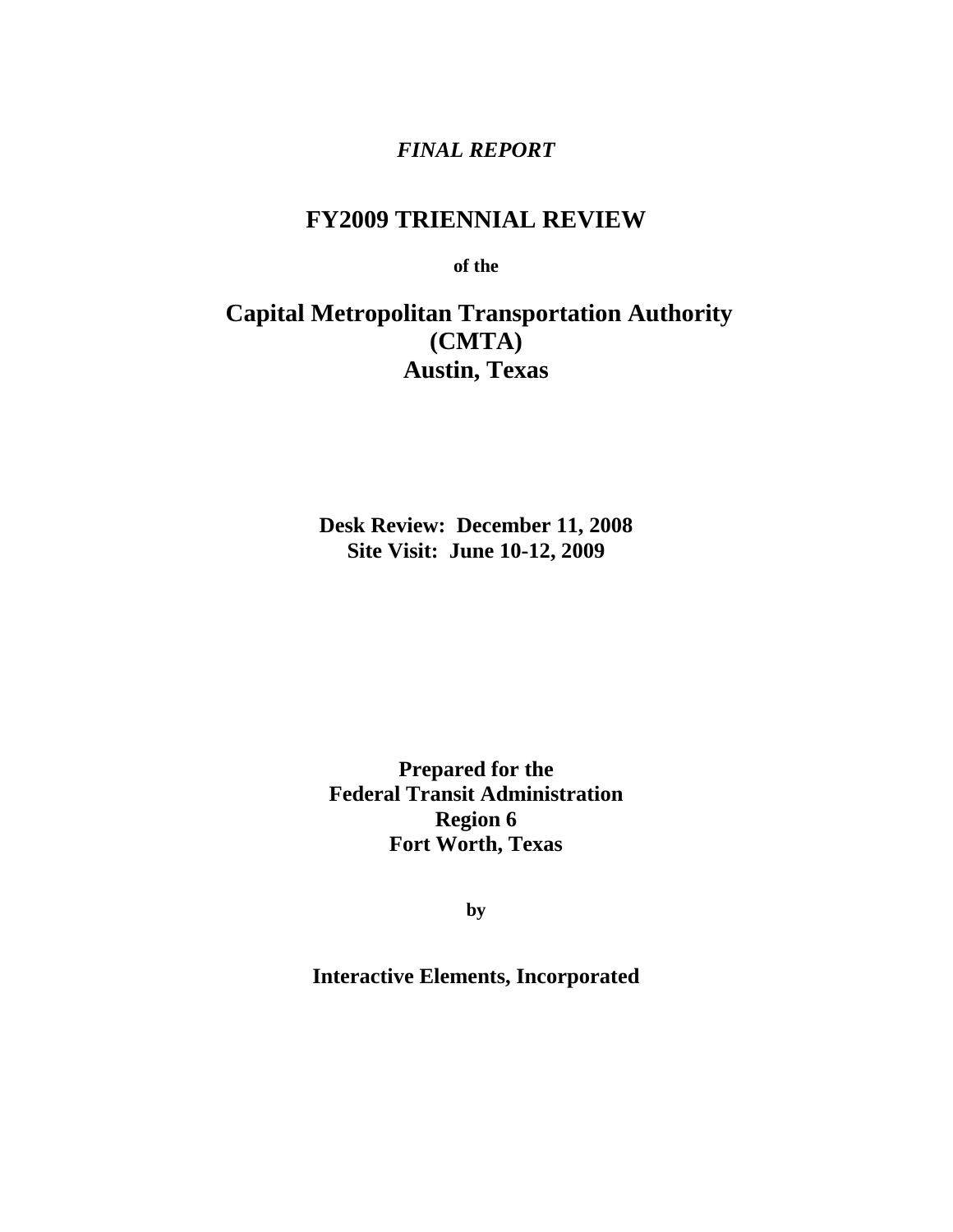# **Table of Contents**

| I.   |                                                                              |  |
|------|------------------------------------------------------------------------------|--|
| II.  |                                                                              |  |
| III. |                                                                              |  |
| IV.  |                                                                              |  |
|      | 1.<br>2.<br>3.<br>4.<br>5.<br>6.<br>7.<br>8.<br>9.<br>12 <sub>1</sub><br>19. |  |
| V.   |                                                                              |  |
| VI.  |                                                                              |  |
| VII. |                                                                              |  |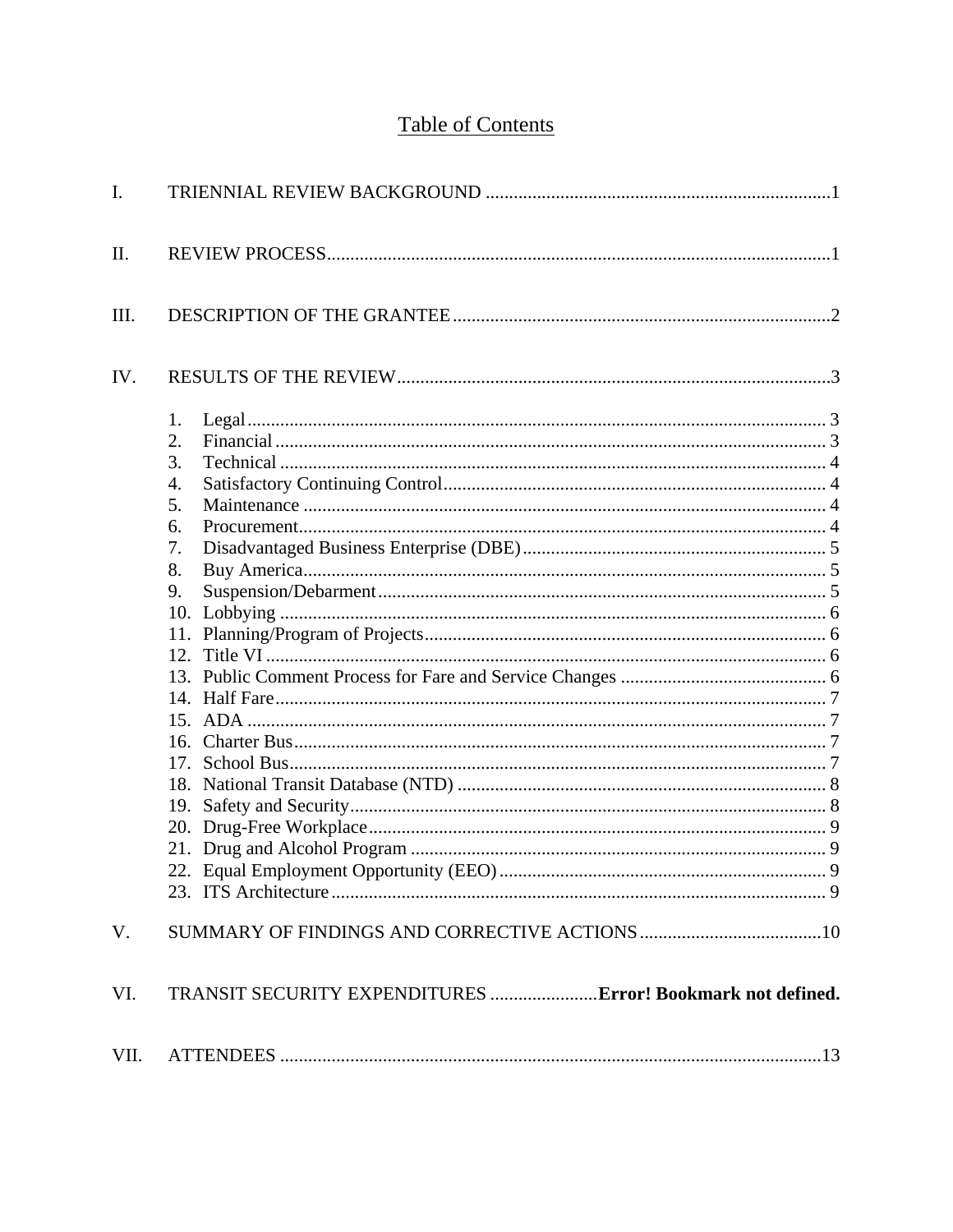### **I. TRIENNIAL REVIEW BACKGROUND**

The United States Code, chapter 53 of title 49, requires the Federal Transit Administration (FTA) of the United States Department of Transportation (USDOT) to perform reviews and evaluations of Urbanized Area Formula Grant activities at least every three years. This requirement is contained in 49 U.S.C. 5307(i).

- (2) At least once every 3 years, the Secretary shall review and evaluate completely the performance of a recipient in carrying out the recipient's program, specifically referring to compliance with statutory and administrative requirements and the extent to which actual program activities are consistent with the activities proposed under subsection (d) of this section and the planning process required under sections 5303-5306 of this title.
- (3) The Secretary may take appropriate action consistent with the review, audit and evaluation under this subsection, including making an appropriate adjustment in the amount of a grant or withdrawing the grant.

The Triennial Review includes a review of the grantee's compliance in 23 different areas. The basic requirements for each of these areas are summarized below.

This report presents the findings from the Triennial Review of the Capital Metropolitan Transportation Authority (CMTA) of Austin, Texas. This review was performed in accordance with FTA procedures (published in FTA Order 9010.1B, April 5, 1993) and included preliminary reviews of documents on file at the Region 6 Office in Fort Worth, and on-site discussions and review of the procedures, practices, and records of CMTA as deemed necessary. The review concentrated primarily on procedures and practices employed during the past three years; however, coverage was extended to earlier periods as needed to assess the policies in place and the management of grants. During the visit, administrative and statutory requirements were discussed, documents were reviewed, and facilities were toured. Specific documents examined during the Triennial Review are available in FTA's and CMTA's files.

### **II. REVIEW PROCESS**

The desk review was conducted in the Region 6 Office on December 11, 2008. Following the desk review, an agenda package was sent to CMTA advising it of the site visit and indicating additional information that would be needed and issues that would be discussed.

The site visit to Austin occurred on June 10-12, 2009. The individuals participating in the review are listed in Section VII of this report.

At the entrance conference, the purpose of the Triennial Review and the review process were discussed. During the site visit, urbanized area formula grant program administrative and statutory requirements were discussed and documents were reviewed. CMTA's transit facilities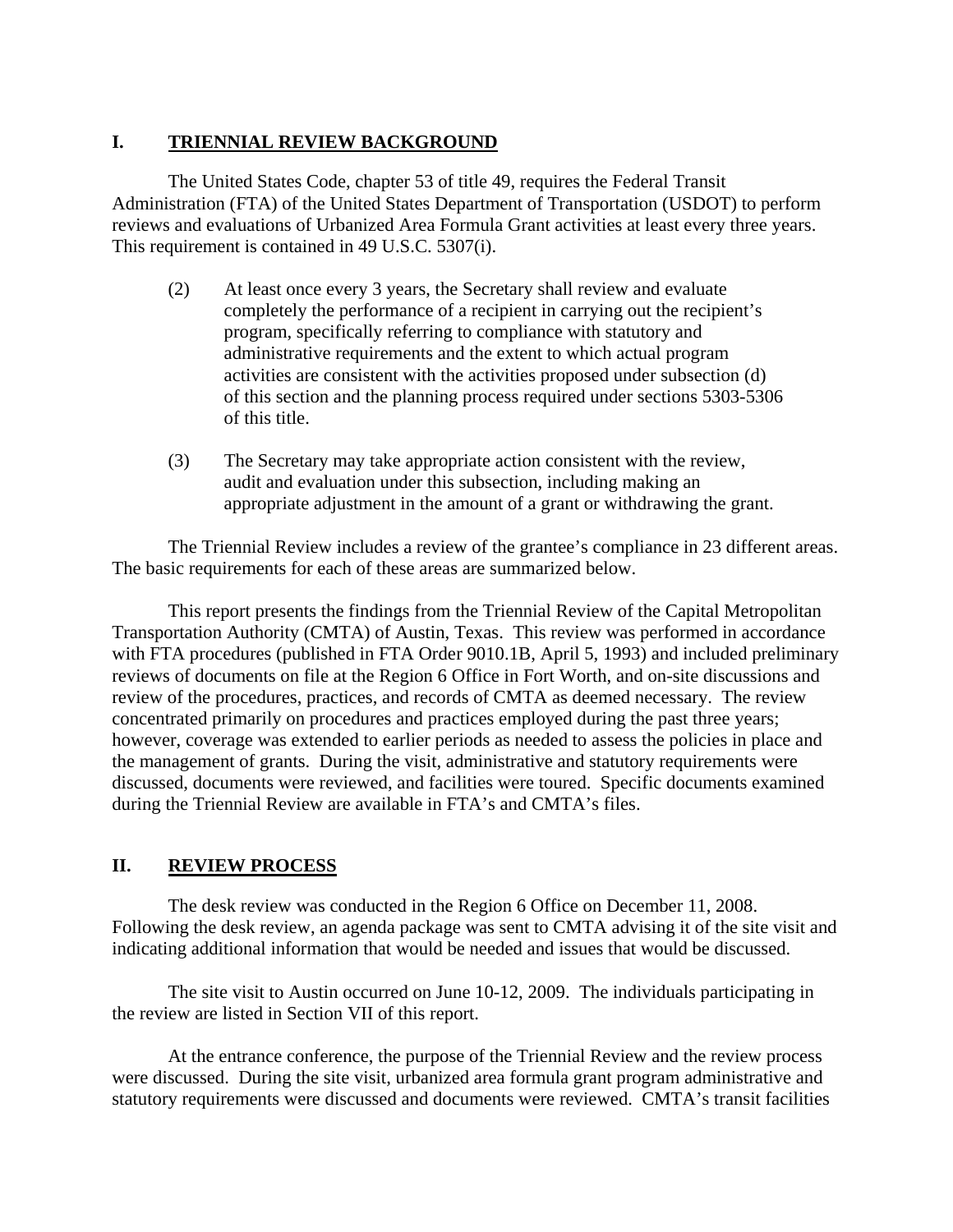were toured to provide an overview of activities related to FTA-funded projects. A sample of FTA-funded vehicles was inspected during the site visit.

On completion of the review, an exit conference was held with CMTA staff to discuss findings as well as corrective actions and schedules. This information is summarized in the table in Section V of this report. A draft copy of this report was provided to CMTA at the exit conference.

#### **III. DESCRIPTION OF THE GRANTEE**

Capital Metropolitan Transportation Authority (CMTA) provides transit service in the Austin metropolitan area, serving all of the City of Austin, the surrounding communities of Leander, Lago Vista, Jonestown, Manor, San Leanna, Volente and Point Venture. Also, CMTA serves portions of unincorporated areas of Travis in Precinct 2 and the Anderson Mill area of Williamson County. CMTA is a Metropolitan Transportation Authority created in 1985 under the laws of the State of Texas. CMTA contracts with a subsidiary non-profit company, Star Tran, Inc., for management services and both fixed-route and paratransit operations. CMTA also has contracts for fixed-route services with First Transit, Veolia Transportation and Capital Area Rural Transportation (CARTS). Paratransit operations are performed by StarTran, Inc., as well as taxi contractors Austin Cab, and Greater Austin Transportation Company. The population of its service area is approximately 1,170,276.

CMTA operates a network of 150 fixed-routes. Service is provided 24 hours a day weekdays and Saturdays. Sunday service is operated from 5:00 a.m. to 12:00 p.m. The grantee's complementary paratransit service, known as MetroAccess, operates during the same days and times as the fixed route service.

The basic adult fare for bus service is \$0.75. Senior citizens, disabled persons, and Medicare cardholders ride for free during all service hours. The fare for ADA paratransit service is \$0.70.

CMTA operates a fleet of 437 buses for fixed-route service. Its bus fleet consists of standard 30-, 35-, 40- and 45-foot transit coaches and rubber-tired trolleys. The current peak requirement is for 338 vehicles. CMTA also has a fleet of 48 minibuses, which are operated by its contractor for ADA paratransit service, and 47 Ford Crown Victorias operated in non-ADA paratransit service. CMTA also provides 145 vans for a volunteer driver vanpool service.

CMTA operates from two primary facilities: an administration and maintenance facility on East Fifth Street and a second administrative facility on 624 E. Pleasant Valley in Austin. There is a second maintenance facility on Ed Bluestein Avenue. CMTA also operates 15 Park & Ride facilities throughout its service area.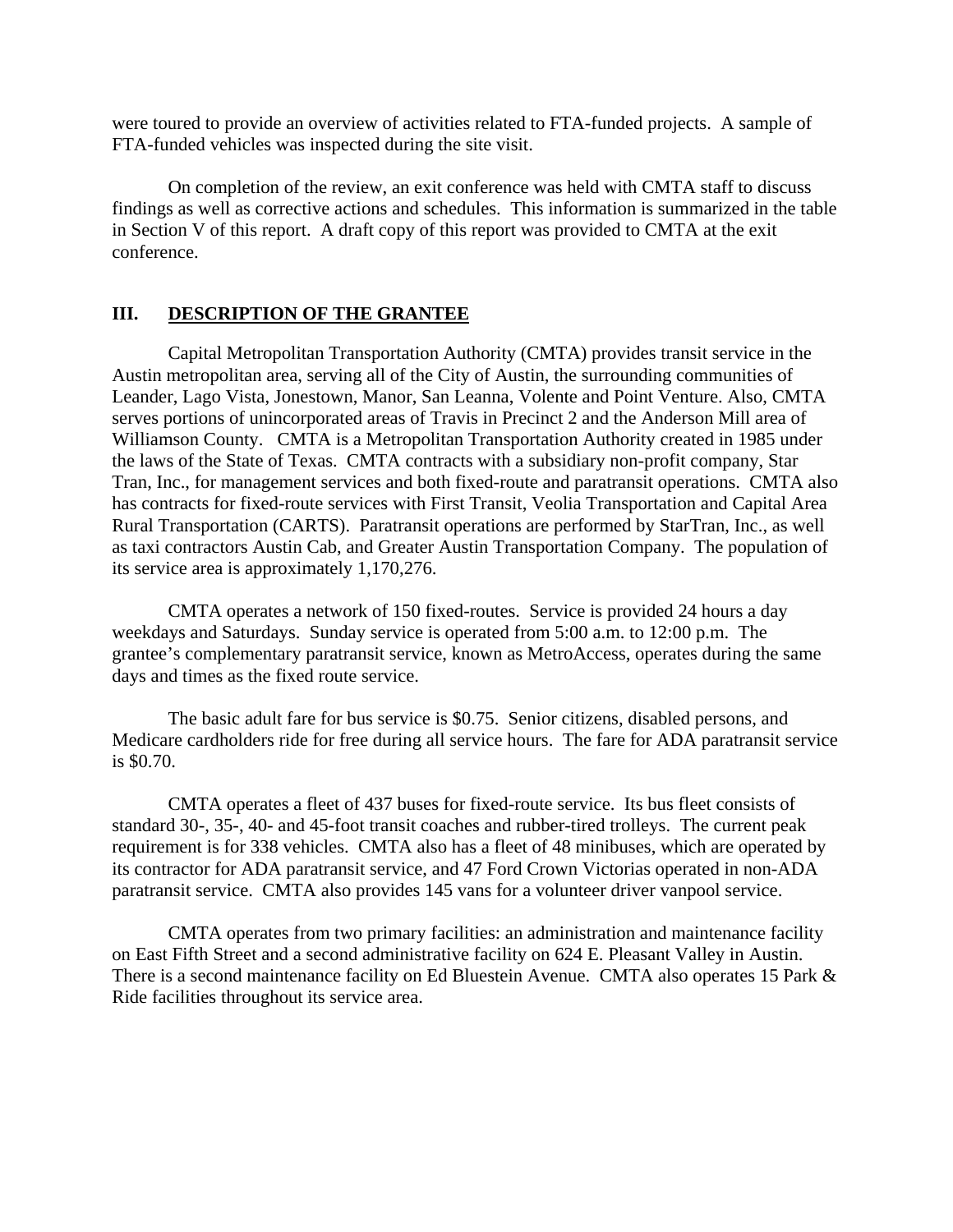CMTA's National Transit Database Report for FY2008 provided the following financial and operating statistics for its fixed-route, paratransit, and vanpool services:

|                           | <b>Fixed-Route Service</b><br>(DO & PT) | <b>Paratransit Service</b><br>(DO & PT) | Vanpool (DO) |
|---------------------------|-----------------------------------------|-----------------------------------------|--------------|
| Unlinked Passengers       | 36, 344, 437                            | 928,715                                 | 53,176       |
| Revenue Hours             | 1,112,246                               | 359,078                                 | 345,618      |
| <b>Operating Expenses</b> | \$115,619,436                           | \$27,447,871                            | \$1,554,255  |

Over the past three years, CMTA purchased service expansion vehicles, completed the Leander Park and Ride and South Congress Transit Center and opened its North Operations and Maintenance facility. Planned projects over the next several years include Bus Rapid Transit and rail platform renovation to increase rail frequency.

## **IV. RESULTS OF THE REVIEW**

The Triennial Review focused on CMTA's compliance in 23 different areas. This section provides a discussion of the basic requirements and findings in each area. No deficiencies were found with the FTA requirements in 22 of the 23 areas. Deficiencies were found in the Maintenance area.

#### **1. Legal**

Basic Requirement: The grantee must be eligible and authorized under state and local law to request, receive, and dispense FTA funds and to execute and administer FTA funded projects. The authority to take all necessary action and responsibility on behalf of the grantee must be properly delegated and executed.

Findings: During this Triennial Review of CMTA, no deficiencies were found with the FTA requirements for Legal.

#### **2. Financial**

Basic Requirement: The grantee must demonstrate the ability to match and manage FTA grant funds, cover cost increases, cover operating deficits through long-term stable and reliable sources of revenue, maintain and operate federally funded facilities and equipment, and conduct an annual independent organization-wide audit in accordance with the provisions of OMB Circular A-133.

Findings: During this Triennial Review of CMTA, no deficiencies were found with the FTA requirements for Financial.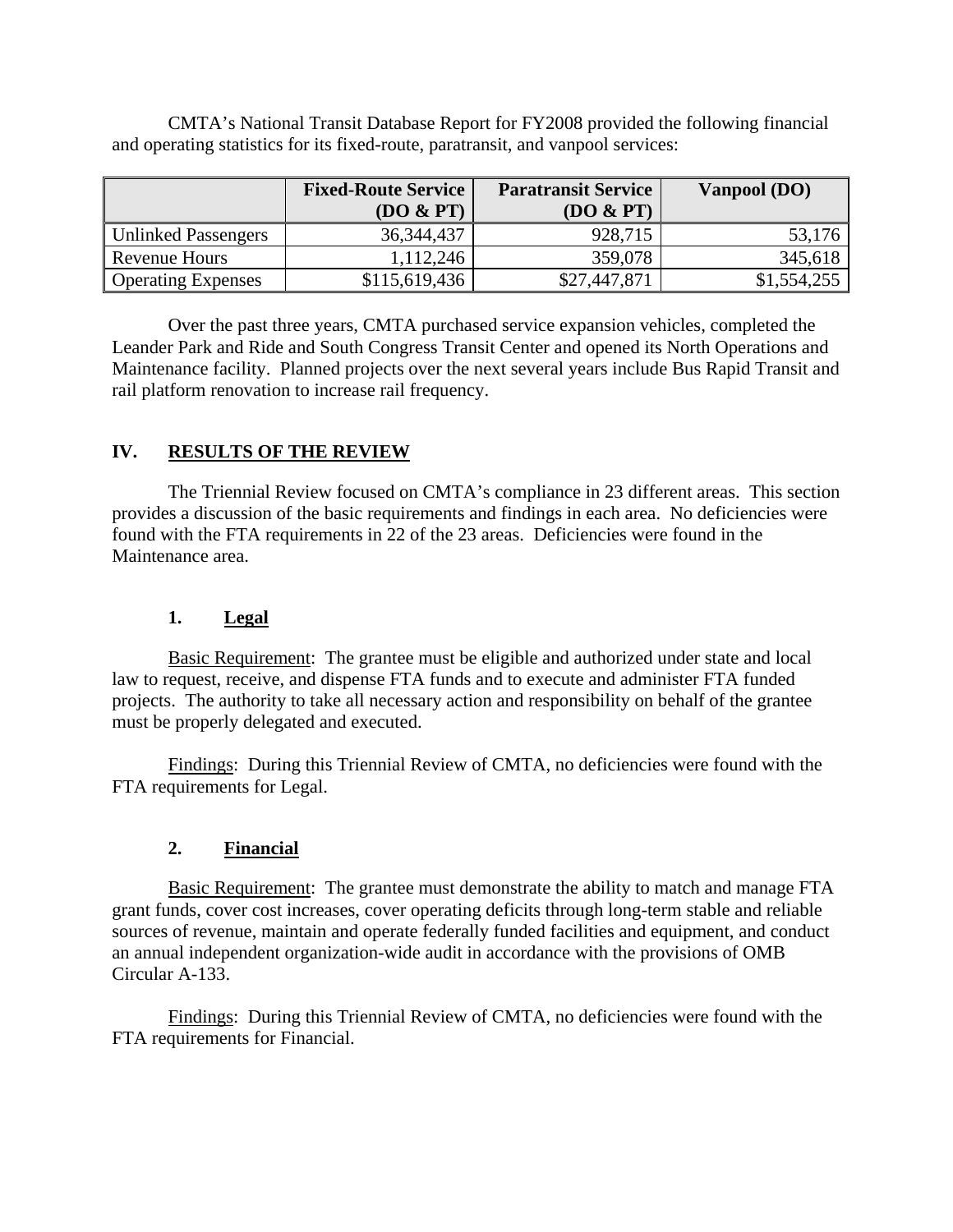### **3. Technical**

Basic Requirement: The grantee must be able to implement the Urbanized Area Formula Grant Program of Projects in accordance with the grant application, Master Agreement, and all applicable laws and regulations, using sound management practices.

Findings: During this Triennial Review of CMTA, no deficiencies were found with the FTA requirements for Technical.

### **4. Satisfactory Continuing Control**

Basic Requirement: The grantee must maintain control over real property, facilities and equipment and ensure that they are used in transit service.

Findings: During this Triennial Review of CMTA, no deficiencies were found with the FTA requirements for Satisfactory Continuing Control.

## **5. Maintenance**

Basic Requirement: The grantee must keep federally funded equipment and facilities in good operating order.

Findings: During this Triennial Review of CMTA, deficiencies were found with the FTA requirements for Maintenance. In January 2008, CMTA staff moved maintenance operations into its newly constructed, federally-funded, North Operations maintenance facility. CMTA has not developed a comprehensive written facility maintenance plan for the facility and equipment.

Corrective Action and Schedule: Within 120 days of the issuance of the final report or by November12, 2009, CMTA must develop and implement a facility maintenance plan that at a minimum will identify the facility and equipment that are to be maintained. The plan must define an organization and assign responsibility for on-going maintenance, and specify a series of maintenance and inspection activities to be performed at appropriate intervals. The plan must have a prescribed record-keeping system that will memorialize the maintenance history of the facility, equipment and systems. CMTA must provide a copy of the facility maintenance plan to FTA Region VI Office.

### **6. Procurement**

Basic Requirement: FTA grantees will use their own procurement procedures that reflect applicable state and local laws and regulations, provided that the process ensures competitive procurement and that the procedures conform to applicable federal law including 49 CFR Part 18, specifically Section 18.36 and FTA C 4220.1E, "Third Party Contracting Requirements." Grantees will maintain a contract administration system that ensures that contractors perform in accordance with terms, conditions, and specifications of their contracts or purchase orders.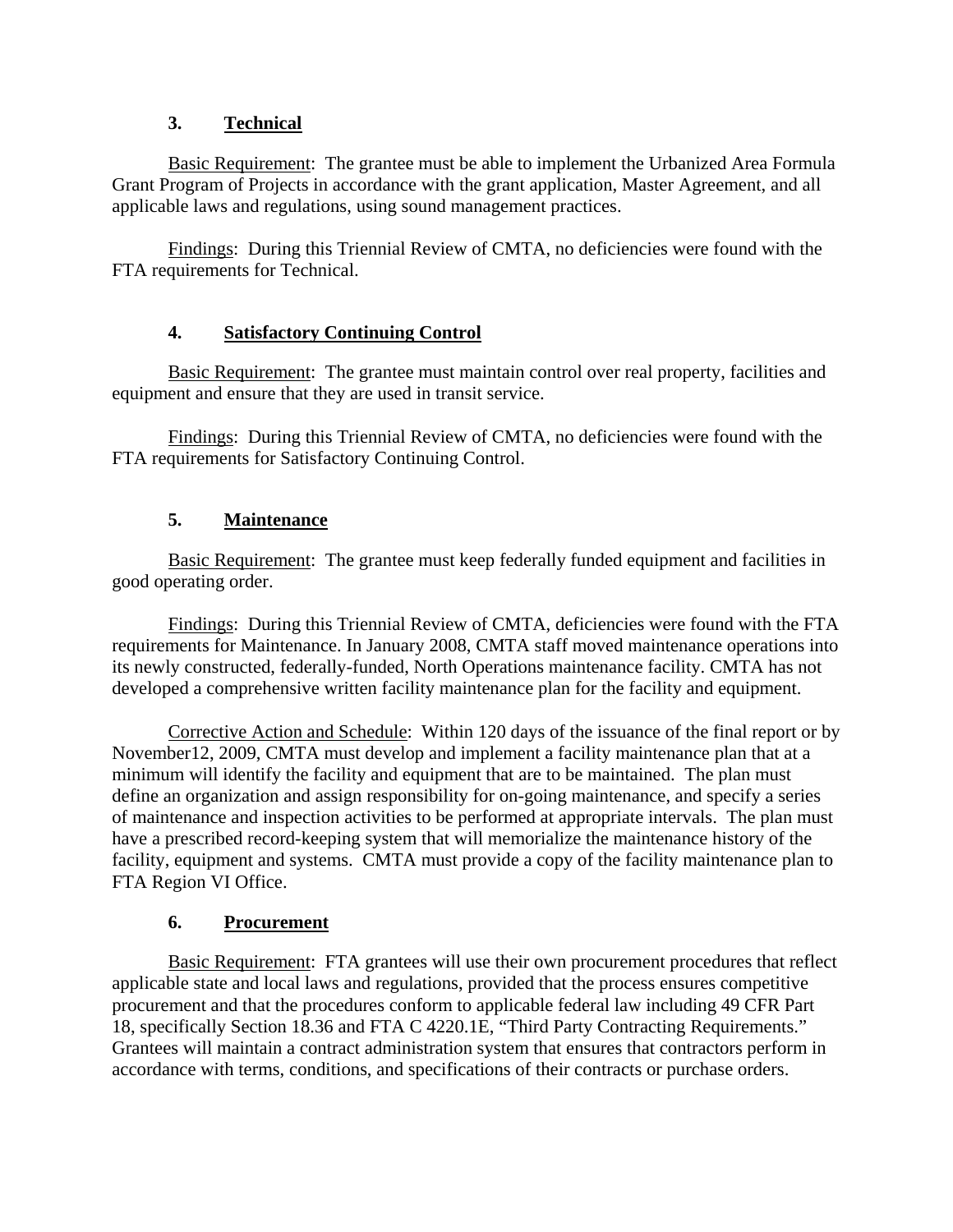Findings: During this Triennial Review of CMTA, no deficiencies were found with the FTA requirements for Procurement.

#### **7. Disadvantaged Business Enterprise (DBE)**

Basic Requirement: The grantee must comply with the policy of DOT that DBEs, as defined in 49 CFR Part 26, are ensured nondiscrimination in the award and administration of DOT-assisted contracts. Grantees also must create a level playing field on which DBEs can compete fairly for DOT-assisted contracts; ensure that only firms that fully meet eligibility standards are permitted to participate as DBEs; help remove barriers to the participation of DBEs; and assist the development of firms that can compete successfully in the marketplace outside the DBE program.

Findings: During this Triennial Review of CMTA, no deficiencies were found with DOT requirements for DBE.

### **8. Buy America**

Basic Requirement: Per FTA's "Buy America" requirements, federal funds may not be obligated unless steel, iron, and manufactured products used in FTA funded projects are produced in the United States, unless FTA has granted a waiver, or the product is subject to a general waiver. Rolling stock must have sixty percent domestic content and final assembly must take place in the United States.

Findings: During this Triennial Review of CMTA, no deficiencies were found with the FTA requirements for Buy America.

### **9. Suspension/Debarment**

Basic Requirement: To protect the public interest and prevent fraud, waste, and abuse in federal transactions, persons or entities, which by defined events or behavior, potentially threaten the integrity of federally administered programs, are excluded from participating in FTA assisted programs. Federal agencies use the government-wide nonprocurement debarment and suspension system to exclude from Federal programs persons who are not presently responsible. Grantees are required to ensure to the best of their knowledge and belief that none of the grantee's "principals" (as defined in the governing regulation 2 CFR Part 180), subrecipients, and third-party contractors and subcontractors is debarred, suspended, ineligible, or voluntarily excluded from participation in federally assisted transactions or procurements. Grantees are strongly encouraged to review the Excluded Parties Listing System (http://www.epls.gov/) before entering into any third party contracts.

Findings: During this Triennial Review of CMTA, no deficiencies were found with the FTA requirements for Suspension/Debarment.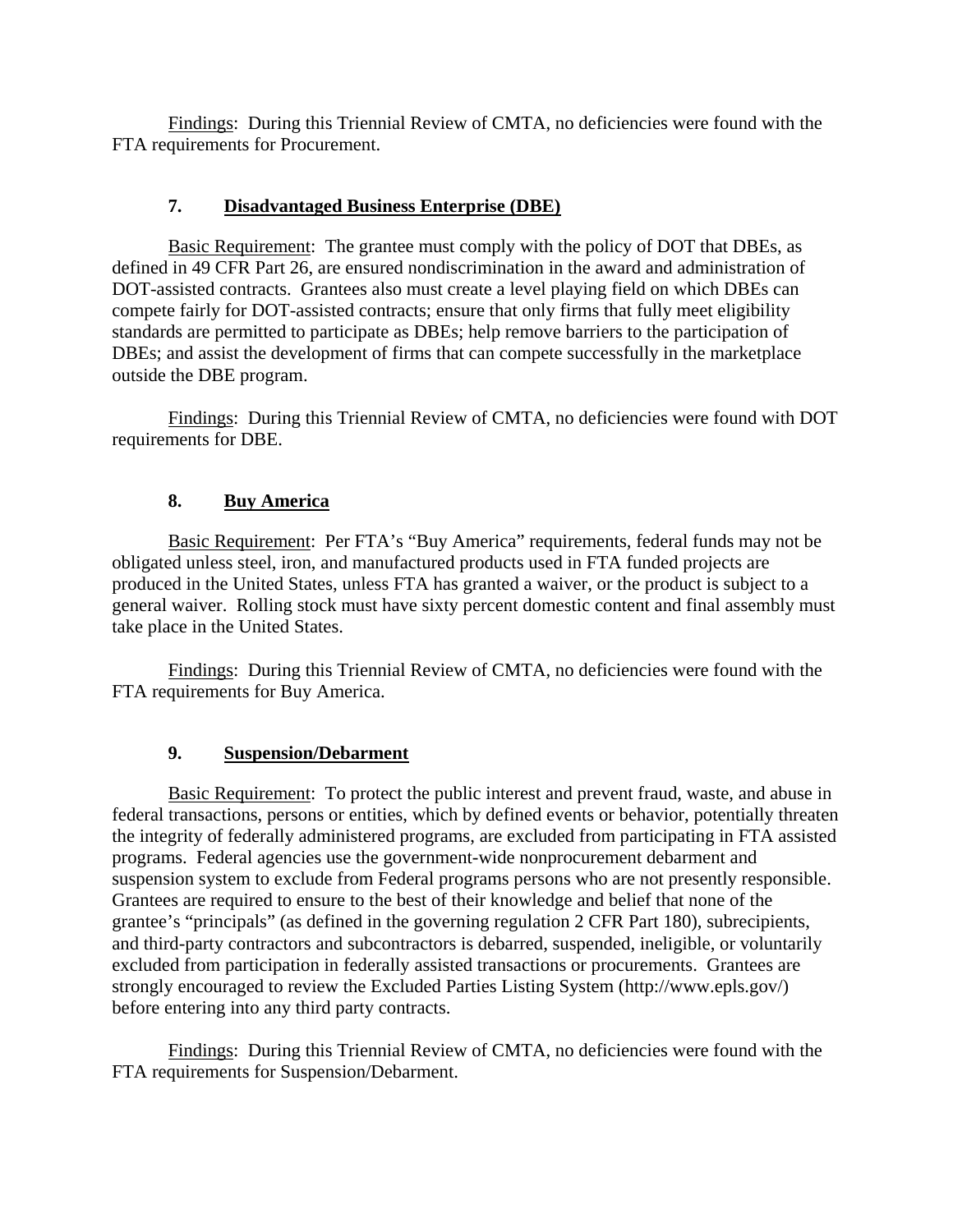#### **10. Lobbying**

Basic Requirement: Recipients of federal grants and contracts exceeding \$100,000 must certify compliance with Restrictions on Lobbying before they can receive funds. In addition, grantees are required to impose the lobbying restriction provision son their contractors.

Findings: During this Triennial Review of CMTA, no deficiencies were found with the FTA requirements for Lobbying.

### **11. Planning/Program of Projects**

Basic Requirement: The grantee must participate in the transportation planning process in accordance with FTA requirements, SAFETEA-LU, and the Metropolitan and Statewide Planning Regulations.

Each recipient of a grant shall have complied with the public participation requirements of Section 5307(c)(1) through (7). Each recipient is required to develop, publish, afford an opportunity for a public hearing on, and submit for approval a Program of Projects (POP).

Findings: During this Triennial Review of CMTA, no deficiencies were found with the FTA requirements for Planning/POP.

# **12. Title VI**

Basic Requirement: The grantee must ensure that no person in the United States shall, on the grounds of race, color, or national origin, be excluded from participating in, or denied the benefits of, or be subject to discrimination under any program, or activity receiving federal financial assistance. The grantee must ensure that federally supported transit services and related benefits are distributed in an equitable manner.

Findings: During this Triennial Review of CMTA, no deficiencies were found with the FTA requirements for Title VI.

### **13. Public Comment Process for Fare and Service Changes**

Basic Requirement: The grantee is expected to have a written copy of a locally developed process to solicit and consider public comment before raising a fare or carrying out a major reduction of transportation services.

Findings: During this Triennial Review of CMTA, no deficiencies were found with the FTA requirements for Public Comment Process for Fare and Service Changes.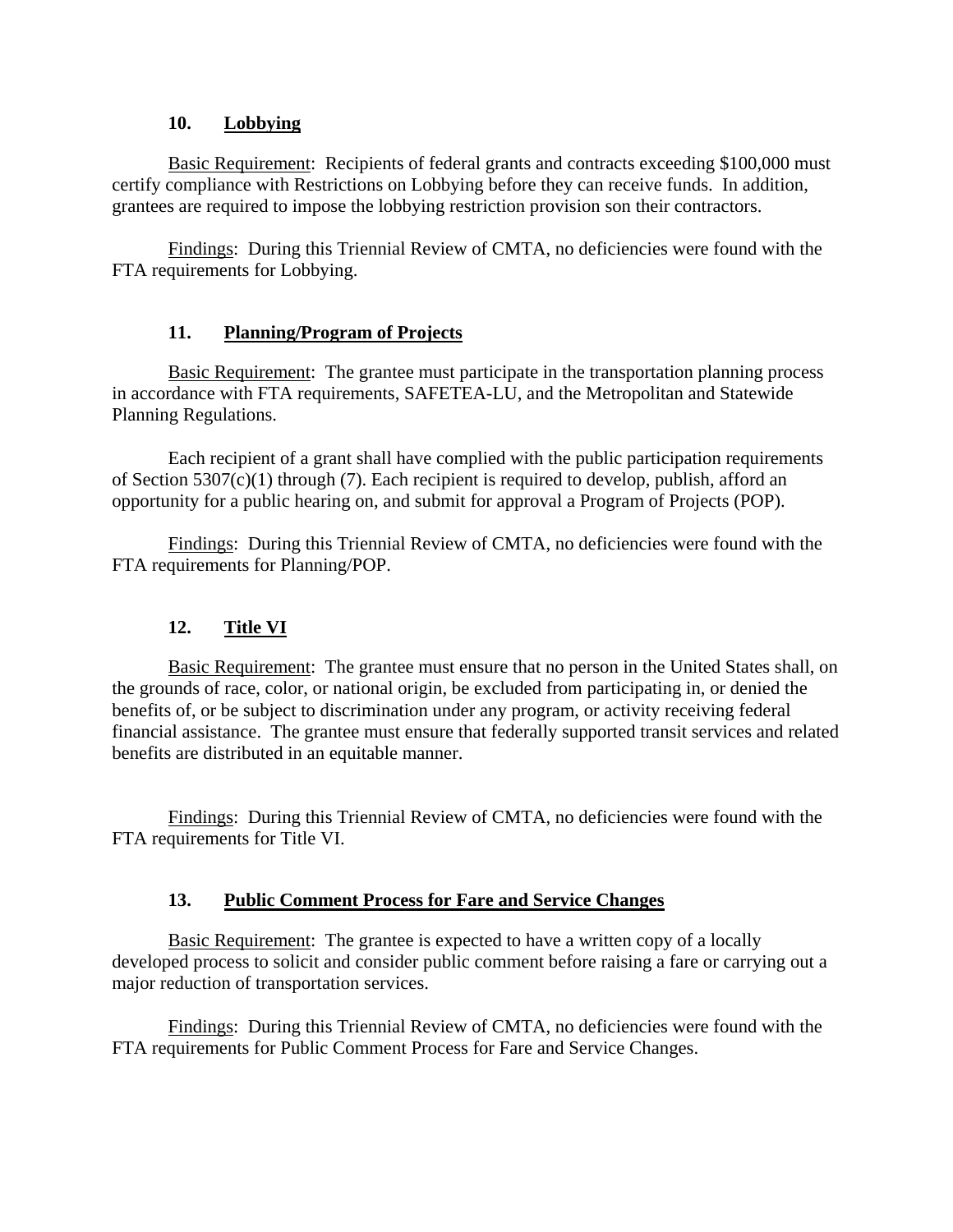#### **14. Half Fare**

Basic Requirement: Grantees must ensure that elderly persons and persons with disabilities, or an individual presenting a Medicare card will be charged, during non-peak hours for transportation using or involving a facility or equipment of a project financed under Section 5307, not more than 50 percent of the peak hour fare.

Findings: During this Triennial Review of CMTA, no deficiencies were found with the FTA requirements for Half Fare.

# **15. ADA**

Basic Requirement: Titles II and III of the Americans with Disabilities Act of 1990 provide that no entity shall discriminate against an individual with a disability in connection with the provision of transportation service. The law sets forth specific requirements for vehicle and facility accessibility and the provision of service, including complementary paratransit service.

Findings: During this Triennial Review of CMTA, no deficiencies were found with the FTA requirements for ADA.

### **16. Charter Bus**

Basic Requirement: FTA grantees are prohibited from using federally funded equipment and facilities to provide charter service if a registered private charter operator expresses interest in providing the service. The grantees are allowed to operate community based charter services exempted under the regulations; some irregular or limited duration services; and those that are covered by the exceptions.

Findings: During this Triennial Review of CMTA, no deficiencies were found with the FTA requirements for Charter Bus.

### **17. School Bus**

Basic Requirement: FTA grantees are prohibited from providing exclusive school bus service unless it qualifies under specified exceptions. In no case can federally funded equipment or facilities be used.

Findings: During this Triennial Review of CMTA, no deficiencies were found with the FTA requirements for School Bus.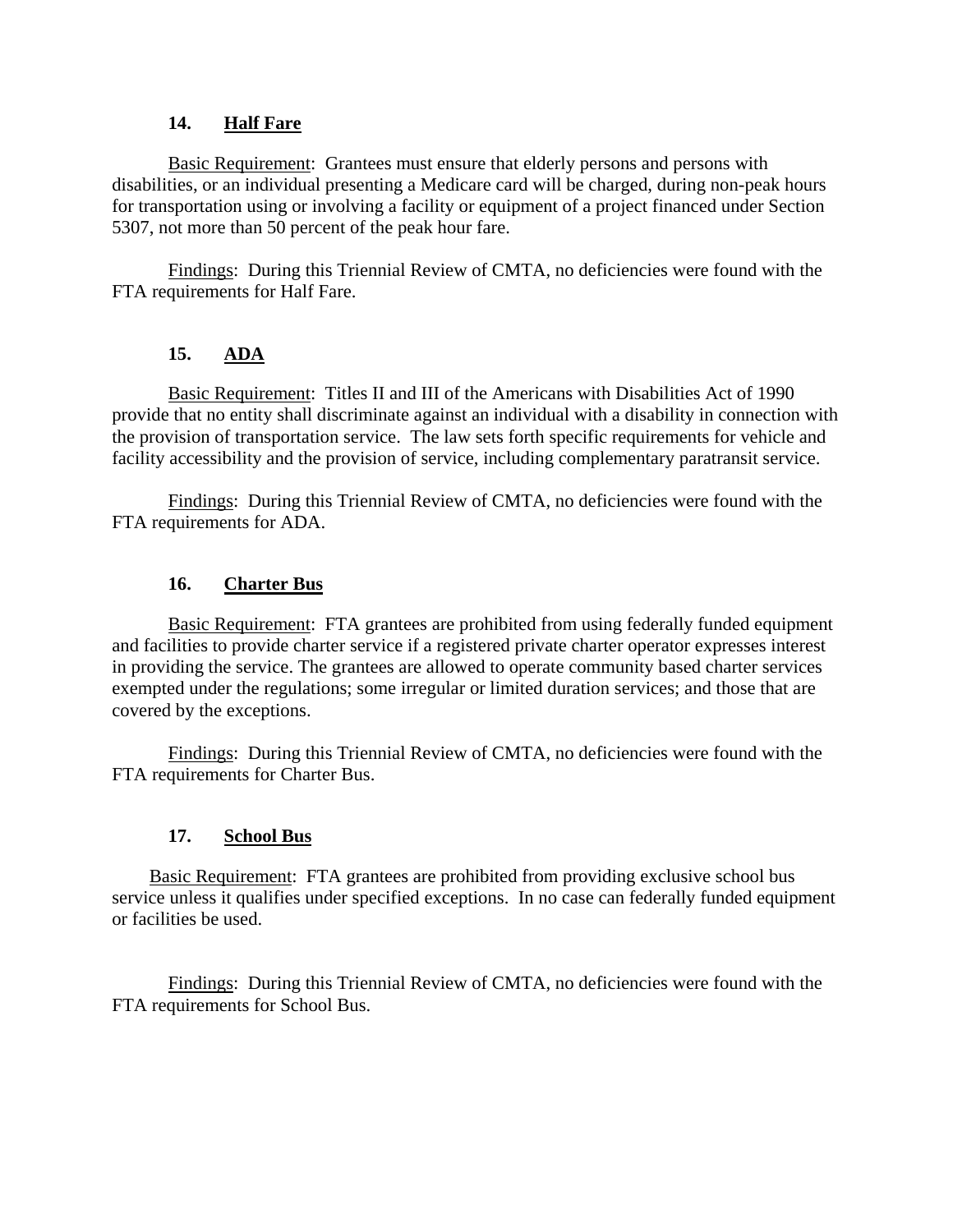#### **18. National Transit Database (NTD)**

Basic Requirement: Grantees that receive 5307 and 5311 grant funds must collect, record, and report financial and non-financial data in accordance with the Uniform System of Accounts (USOA) and updated with the National Transit Database (NTD) Reporting Manual as required by 49 USC  $5335(a)$ .

Findings: During this Triennial Review of CMTA, no deficiencies were found with the FTA requirements for National Transit Database.

#### **19. Safety and Security**

Basic Requirement: Any recipient of Urbanized Area Formula Grant Program funds must annually certify that it is spending at least one percent of such funds for transit security projects or that such expenditures for security systems are not necessary.

Under the safety authority provisions of the Federal transit laws, the Secretary has the authority to investigate the operations of the grantee for any conditions that appear to create a serious hazard of death or injury, especially to patrons of the transit service. States are required to oversee the safety of rail fixed guideway systems through a designated oversight agency, per 49 CFR Part 659, Rail Fixed Guideway Systems, State Safety Oversight.

Under security, a list of 17 Security and Emergency Management Action Items has been developed by FTA and the Department of Homeland Security's Transportation Security Administration (TSA). This list of 17 items, an update to the original FTA Top 20 security action items list, was developed in consultation with the public transportation industry through the Mass Transit Sector Coordinating Council, for which the American Public Transportation Association (APTA) serves as Executive Chair. Security and Emergency Management Action Items for Transit Agencies aim to elevate security readiness throughout the public transportation industry by establishing baseline measures that transit agencies should employ.

The goal of FTA's Safety and Security Program is to achieve the highest practical level of safety and security in all modes of transit. To this end, FTA continuously promotes the awareness of safety and security throughout the transit community by establishing programs to collect and disseminate information on safety/security concepts and practices. In addition, FTA develops guidelines that transit systems can apply in the design of their procedures and by which to compare local actions. As such, many of the questions in this review area are designed to determine what efforts grantees have made to develop and implement safety, security, and emergency management plans. While there may not be specific requirements associated with all of the questions, grantees are encouraged to implement the plans, procedures, and programs referenced in these questions. For this reason, findings in this area will most often result in advisory comments rather than deficiencies.

Findings: A summary of CMTA's expenditures for security projects is provided in Section VI of this report.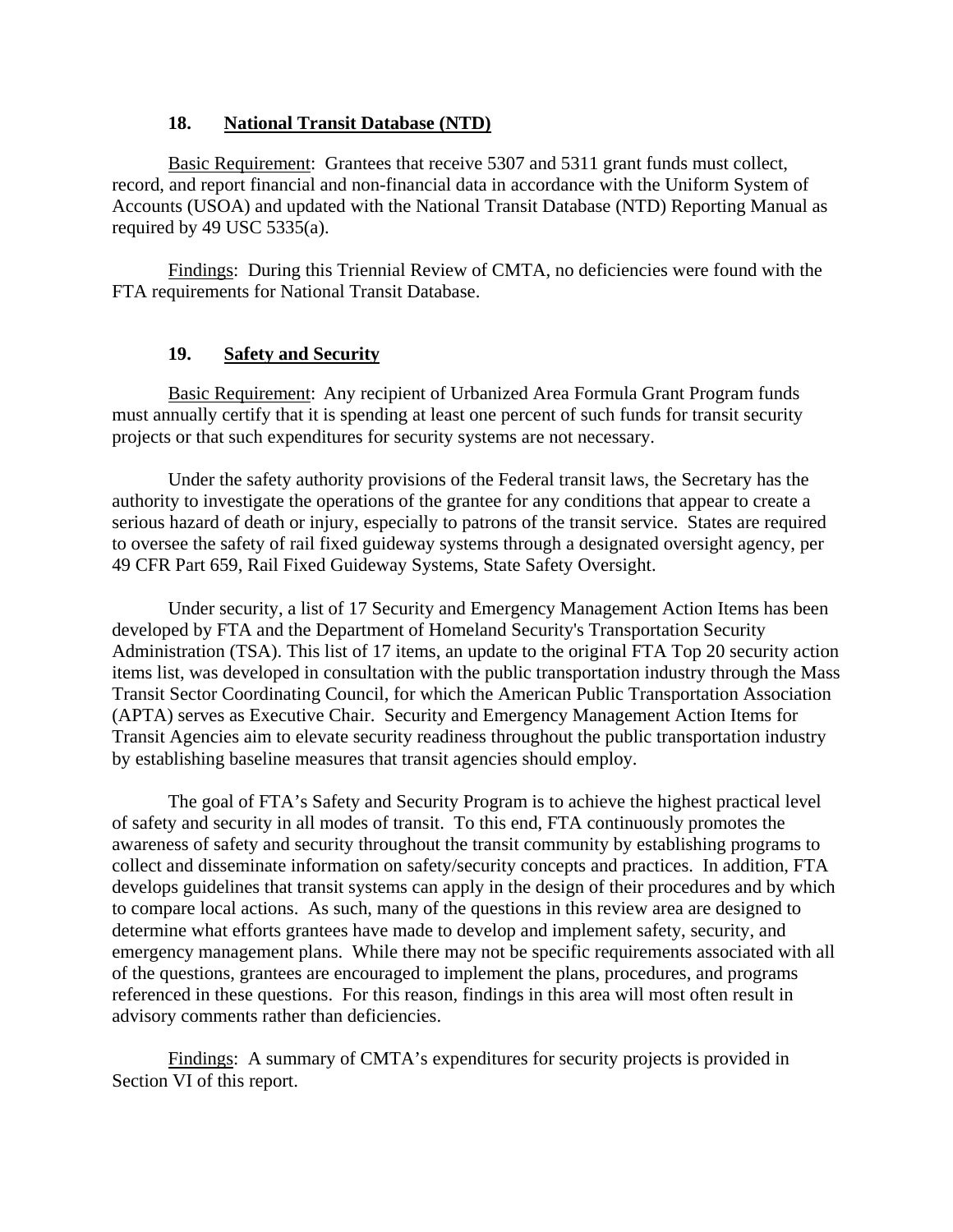During this Triennial Review of CMTA, no deficiencies were found with the FTA requirements for Safety and Security.

#### **20. Drug-Free Workplace**

Basic Requirement: FTA grantees are required to maintain a drug-free workplace for all employees and to have an ongoing drug-free awareness program.

Findings: During this Triennial Review of CMTA, no deficiencies were found with the FTA requirements for Drug-Free Workplace.

#### **21. Drug and Alcohol Program**

Basic Requirement: Grantees receiving FTA funds under Capital Grant (Section 5309), Urbanized Area Formula Grant (Section 5307), or Non-Urbanized Area Formula Grant (Section 5311) Programs must have a drug and alcohol testing program in place for all safety-sensitive employees.

Findings: During this Triennial Review of CMTA, no deficiencies were found with the FTA requirements for the Drug and Alcohol Program.

### **22. Equal Employment Opportunity (EEO)**

Basic Requirement: The grantee must ensure that no person in the United States shall on the grounds of race, color, religion, national origin, sex, age, or physical or mental disability be excluded from participating in, or denied the benefits of, or be subject to discrimination in employment under any project, program, or activity receiving federal financial assistance from the federal transit laws.

Findings: During this Triennial Review of CMTA, no deficiencies were found with the FTA requirements for EEO.

### **23. ITS Architecture**

Basic Requirement: Intelligent Transportation Systems (ITS) projects funded by the Highway Trust Fund and the Mass Transit Account must conform to the National ITS Architecture, as well as to United States Department of Transportation (USDOT) adopted ITS Standards.

Findings: During this Triennial Review of CMTA, no deficiencies were found with the FTA requirements for ITS Architecture.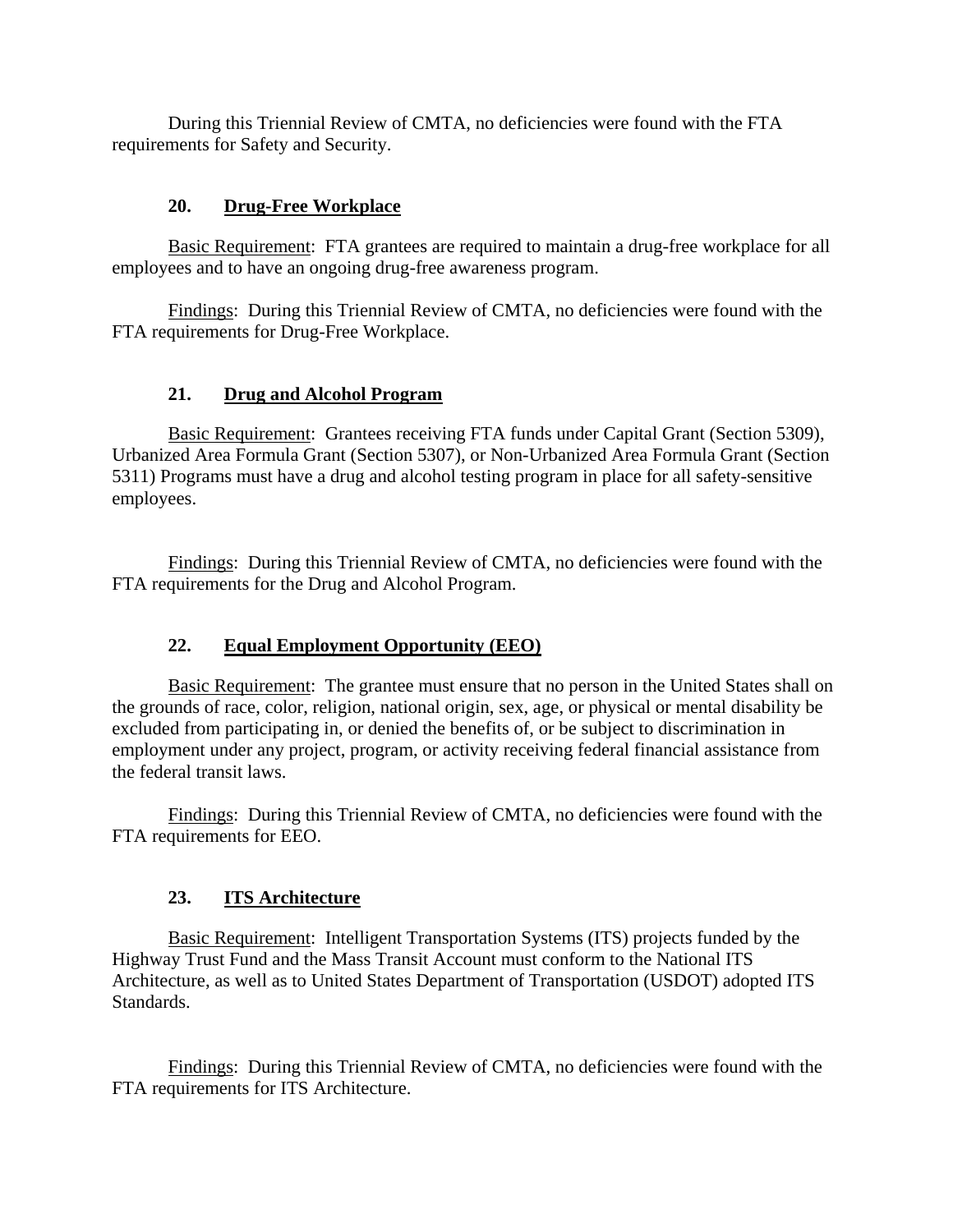# **V. SUMMARY OF FINDINGS AND CORRECTIVE ACTIONS**

| <b>Review Area</b>                                           | <b>Finding</b>  | <b>Deficiency</b>               | <b>Corrective Action</b>                                                                                                                                                                                                                                                                                                                                                                                                                                                                                                                                                                                                                 | <b>Response</b><br>Days/Date | <b>Date</b><br><b>Closed</b> |
|--------------------------------------------------------------|-----------------|---------------------------------|------------------------------------------------------------------------------------------------------------------------------------------------------------------------------------------------------------------------------------------------------------------------------------------------------------------------------------------------------------------------------------------------------------------------------------------------------------------------------------------------------------------------------------------------------------------------------------------------------------------------------------------|------------------------------|------------------------------|
| Legal<br>1.                                                  | ND              |                                 |                                                                                                                                                                                                                                                                                                                                                                                                                                                                                                                                                                                                                                          |                              |                              |
| Financial<br>2.                                              | $\rm ND$        |                                 |                                                                                                                                                                                                                                                                                                                                                                                                                                                                                                                                                                                                                                          |                              |                              |
| 3.<br>Technical                                              | ND              |                                 |                                                                                                                                                                                                                                                                                                                                                                                                                                                                                                                                                                                                                                          |                              |                              |
| 4.<br>Satisfactory                                           | ${\rm ND}$      |                                 |                                                                                                                                                                                                                                                                                                                                                                                                                                                                                                                                                                                                                                          |                              |                              |
| Continuing                                                   |                 |                                 |                                                                                                                                                                                                                                                                                                                                                                                                                                                                                                                                                                                                                                          |                              |                              |
| Control                                                      |                 |                                 |                                                                                                                                                                                                                                                                                                                                                                                                                                                                                                                                                                                                                                          |                              |                              |
| 5.<br>Maintenance                                            | $D-01$          | No facility<br>maintenance plan | CMTA must develop and<br>implement a facility maintenance<br>plan that at a minimum will<br>identify the facility and equipment<br>that are to be maintained. The<br>plan must define an organization<br>and assign responsibility for on-<br>going maintenance, and specify a<br>series of maintenance and<br>inspection activities to be<br>performed at appropriate<br>intervals. The plan must have a<br>prescribed record-keeping system<br>that will memorialize the<br>maintenance history of the<br>facility, equipment and systems.<br>CMTA must provide a copy of the<br>facility maintenance plan to FTA<br>Region VI Office. | 120 days/<br>11/12/2009      |                              |
| Procurement<br>6.                                            | ND              |                                 |                                                                                                                                                                                                                                                                                                                                                                                                                                                                                                                                                                                                                                          |                              |                              |
| 7.<br>Disadvantaged                                          | ND              |                                 |                                                                                                                                                                                                                                                                                                                                                                                                                                                                                                                                                                                                                                          |                              |                              |
| <b>Business</b><br>Enterprise                                |                 |                                 |                                                                                                                                                                                                                                                                                                                                                                                                                                                                                                                                                                                                                                          |                              |                              |
| <b>Buy America</b><br>8.                                     | ND              |                                 |                                                                                                                                                                                                                                                                                                                                                                                                                                                                                                                                                                                                                                          |                              |                              |
| Suspension/<br>9.<br>Debarment                               | ND              |                                 |                                                                                                                                                                                                                                                                                                                                                                                                                                                                                                                                                                                                                                          |                              |                              |
| 10. Lobbying                                                 | ND              |                                 |                                                                                                                                                                                                                                                                                                                                                                                                                                                                                                                                                                                                                                          |                              |                              |
| 11. Planning/POP                                             | ND              |                                 |                                                                                                                                                                                                                                                                                                                                                                                                                                                                                                                                                                                                                                          |                              |                              |
| 12. Title VI                                                 | ND              |                                 |                                                                                                                                                                                                                                                                                                                                                                                                                                                                                                                                                                                                                                          |                              |                              |
| 13. Public Comment<br>for Fare and<br><b>Service Changes</b> | ND              |                                 |                                                                                                                                                                                                                                                                                                                                                                                                                                                                                                                                                                                                                                          |                              |                              |
| 14. Half Fare                                                | ${\rm ND}$      |                                 |                                                                                                                                                                                                                                                                                                                                                                                                                                                                                                                                                                                                                                          |                              |                              |
| 15. ADA                                                      | $\rm ND$        |                                 |                                                                                                                                                                                                                                                                                                                                                                                                                                                                                                                                                                                                                                          |                              |                              |
| 16. Charter Bus                                              | $\rm ND$        |                                 |                                                                                                                                                                                                                                                                                                                                                                                                                                                                                                                                                                                                                                          |                              |                              |
| 17. School Bus                                               | $\overline{ND}$ |                                 |                                                                                                                                                                                                                                                                                                                                                                                                                                                                                                                                                                                                                                          |                              |                              |
| 18. National Transit<br>Database                             | ND              |                                 |                                                                                                                                                                                                                                                                                                                                                                                                                                                                                                                                                                                                                                          |                              |                              |
| 19. Safety and<br>Security                                   | ND              |                                 |                                                                                                                                                                                                                                                                                                                                                                                                                                                                                                                                                                                                                                          |                              |                              |
| 20. Drug-Free<br>Workplace                                   | $\overline{ND}$ |                                 |                                                                                                                                                                                                                                                                                                                                                                                                                                                                                                                                                                                                                                          |                              |                              |
| 21. Drug and Alcohol<br>Program                              | $\rm ND$        |                                 |                                                                                                                                                                                                                                                                                                                                                                                                                                                                                                                                                                                                                                          |                              |                              |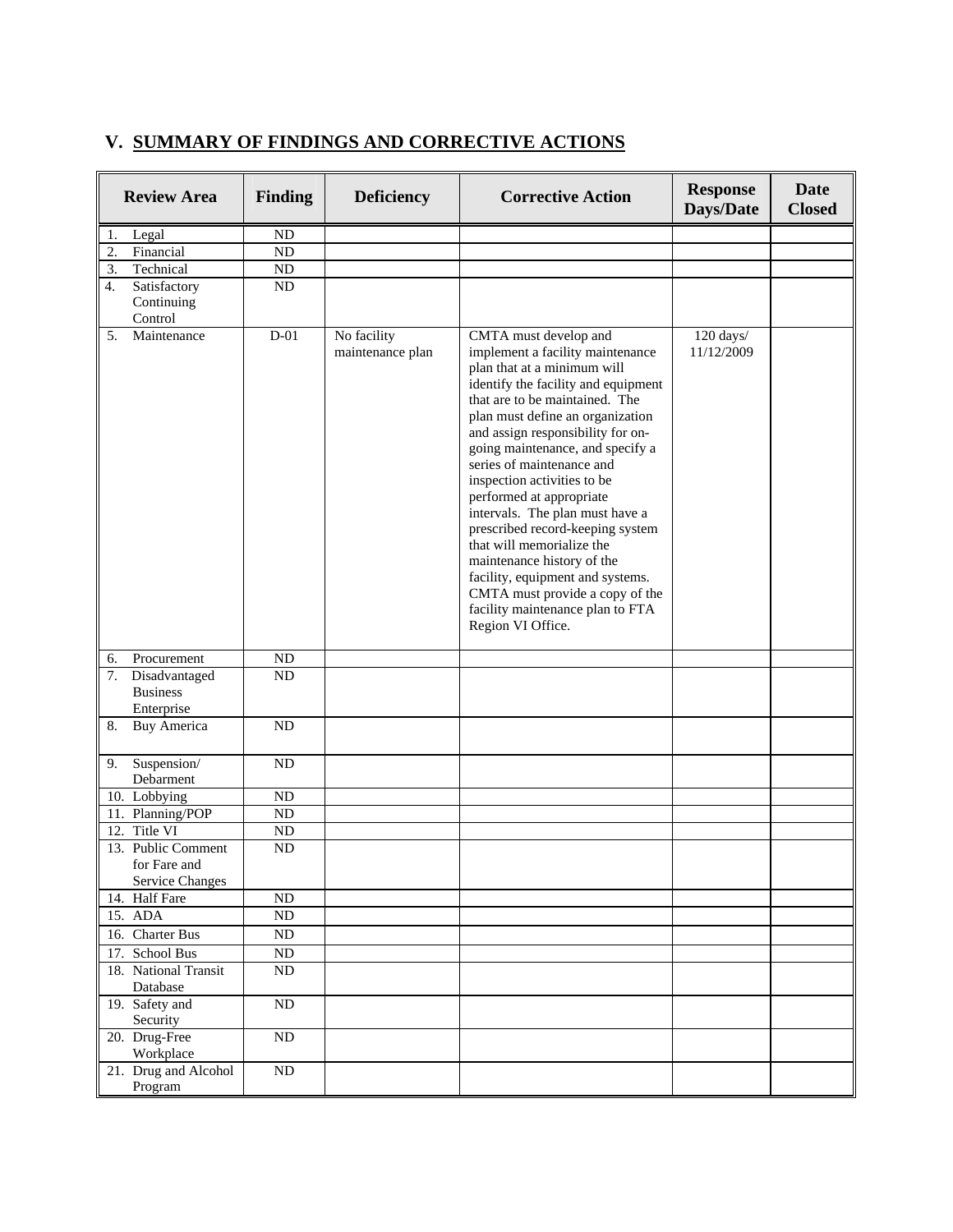| <b>Review Area</b>   | <b>Finding</b> | <b>Deficiency</b> | <b>Corrective Action</b> | <b>Response</b><br>Days/Date | <b>Date</b><br><b>Closed</b> |
|----------------------|----------------|-------------------|--------------------------|------------------------------|------------------------------|
| 22. Equal            | ND             |                   |                          |                              |                              |
| Employment           |                |                   |                          |                              |                              |
| Opportunity          |                |                   |                          |                              |                              |
| 23. ITS Architecture | ND             |                   |                          |                              |                              |

Findings: ND = No Deficiencies; D = Deficient; AC = Advisory Comment; NA = Not Applicable; NR = Not Reviewed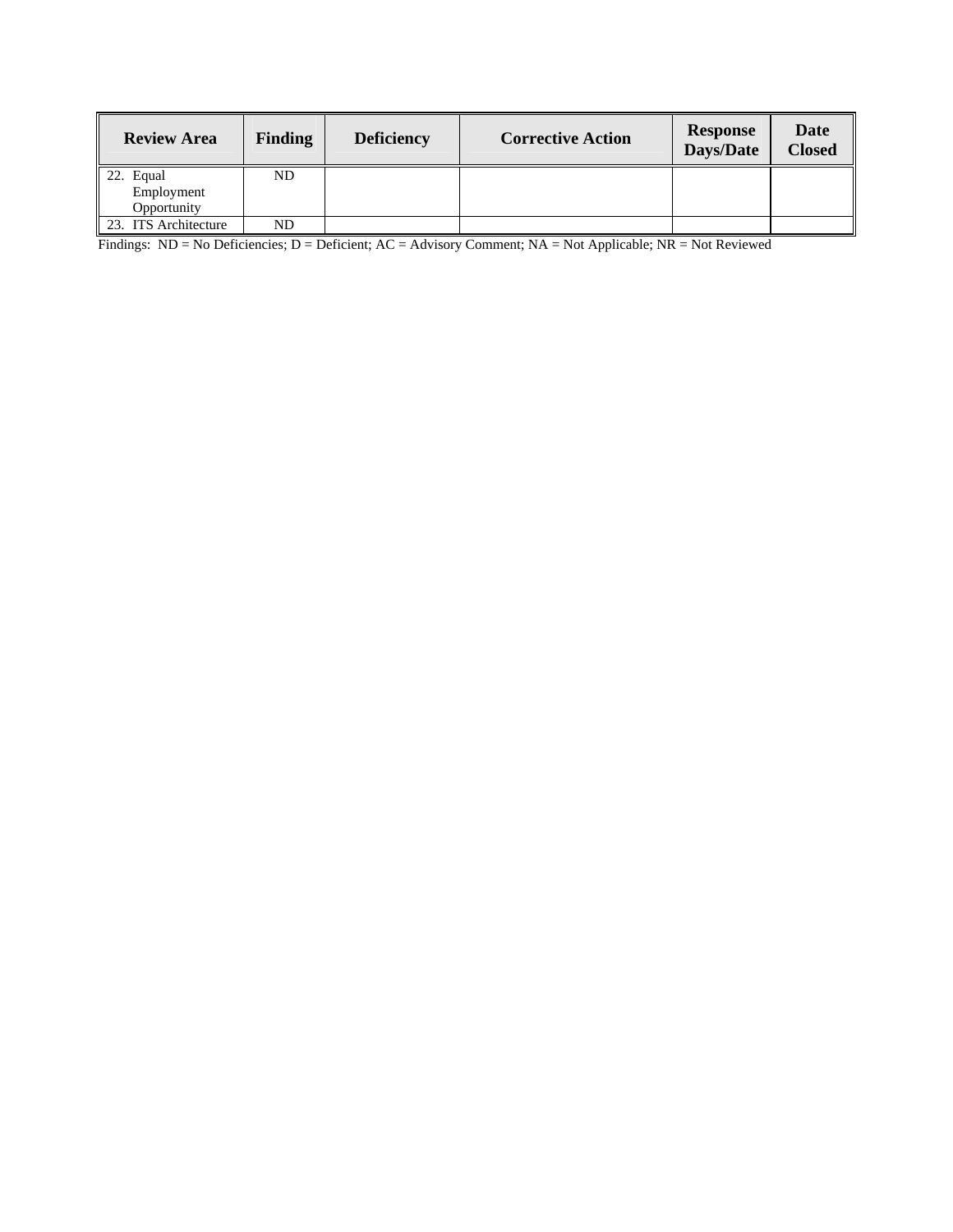### **VI. TRANSIT SECURITY EXPENDITURES**

Does the grantee expend one percent or more of its Section 5307 Urbanized Area Formula Grant funds for transit security?

| $\text{FY2006:}$ Yes |  | No $X$ |  |
|----------------------|--|--------|--|
| FY2007: Yes          |  | No X   |  |
| FY2008: Yes X No     |  |        |  |

If no, why does the grantee consider such expenditure unnecessary (check all that apply):

No deficiency found from a threat and vulnerability assessment

TSA/FTA Security and Emergency Management Action Items met or exceeded

**Community** Other (please describe):

| <b>Security Funding</b>                                                                                                           | FTA Section 5307 Funds (in Dollars) |              |              |  |  |
|-----------------------------------------------------------------------------------------------------------------------------------|-------------------------------------|--------------|--------------|--|--|
|                                                                                                                                   | FY 2006                             | FY 2007      | FY 2008      |  |  |
| Total amount of 5307 Funds expended                                                                                               | \$18,459,960                        | \$14,297,776 | \$17,030,798 |  |  |
| Amount of 5307 Funds expended on security                                                                                         | \$0                                 | \$0          | \$501,004    |  |  |
| Percent of 5307 Funds expended on security                                                                                        | 0%                                  | 0%           | 3%           |  |  |
| Infrastructure/Capital Improvement Security Projects:                                                                             |                                     |              |              |  |  |
| Lighting, Fencing & Perimeter Control                                                                                             |                                     | \$49,762     | \$27,812     |  |  |
| <b>CCTV and Surveillance Technology</b>                                                                                           | \$64,039                            |              | \$644,325    |  |  |
| <b>Communications Systems</b>                                                                                                     |                                     |              |              |  |  |
| Security Planning (a)                                                                                                             |                                     |              |              |  |  |
| Drills & Tabletop Exercises (a)                                                                                                   |                                     |              |              |  |  |
| Employee Security Training (a)                                                                                                    |                                     |              |              |  |  |
| Other Security-Related Infrastructure & Capital<br>Improvements (please list): Railroad Security<br>Enhancements & Infrastructure | \$3,500,000                         | \$2,300,000  | \$2,500,000  |  |  |
| Operating/Personnel Expenditures (can only be used by agencies in areas with populations<br>UNDER 200,000):                       |                                     |              |              |  |  |
| <b>Contracted Security Force</b>                                                                                                  |                                     |              |              |  |  |
| In-house Security Force                                                                                                           |                                     |              |              |  |  |
| Other Security-Related Operating Expenditures<br>(please list):                                                                   |                                     |              |              |  |  |

(a) SAFETEA-LU amended the definition of a capital project to include:

- projects to refine and develop security and emergency response plans;
- the conduct of emergency response drills with public transportation agencies and local first response agencies; and
- security training for public transportation employees.

SUPPLEMENTAL SECURITY INFORMATION INCLUDED ON CMTA CD INCLUDED IN SUBMITTAL.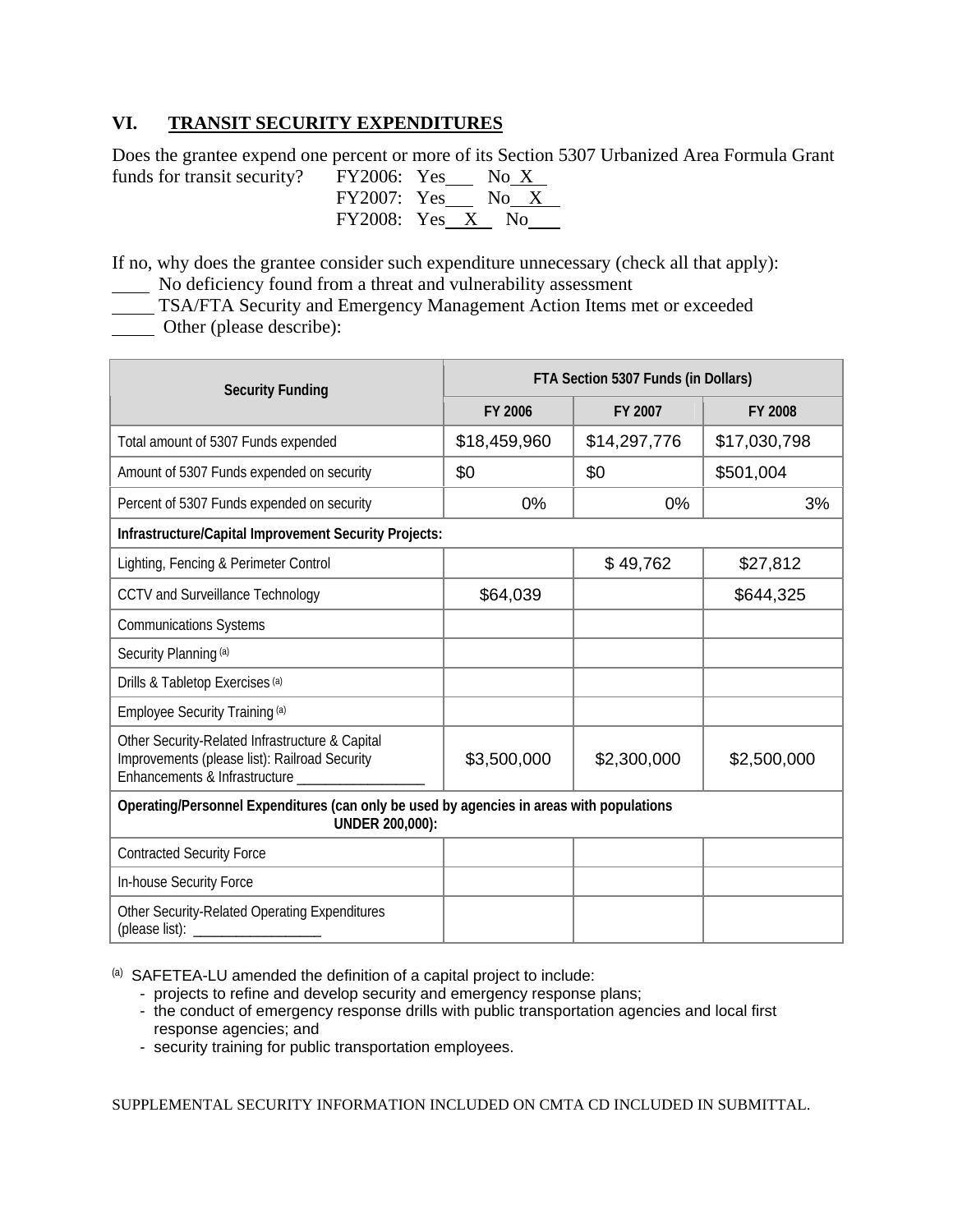# **VII. ATTENDEES**

| <b>Name</b>           | <b>Title/Organization</b>                         | <b>Phone</b><br><b>Number</b> | e-mail address                             |
|-----------------------|---------------------------------------------------|-------------------------------|--------------------------------------------|
| <b>CMTA</b>           |                                                   |                               |                                            |
| Fred Gilliam          | President/CEO                                     | 512.389-7504                  | Fred.Gilliam@capmetro.org                  |
| <b>Scott Phebus</b>   | <b>Asst. Director Operations</b>                  | 512.369.7795                  | scott.phebus@capmetro.org                  |
| Randy Hume            | <b>EVP</b> Finance/Administration                 | 512-389-7524                  | randall.hume@capmetro.org                  |
| Nancy Crowther        | <b>Access Transportation Spec</b>                 | 512-389-<br>7583              | Nancy.crowther@capmetro.org                |
| <b>Elaine Timbes</b>  | <b>EVP Strategic Management</b>                   | 512-389-<br>7519              | Elaine.timbes@capmetro.org                 |
| John Hodges           | Director, Capital Projects<br>Group               | 512.389.7489                  | john.hodges@capmetro.org                   |
| Michael Nyren         | <b>Risk Manager</b>                               | 512-389-7549                  | Michael.nyren@capmetro.org<br>capmetro.org |
| Mark Ostertag         | Director, Safety & Security                       | 512.389.7478                  | mark.ostertag@capmetro.org                 |
| Terry Ermis           | Maintenance Planner                               | 512.389.7459                  | terry.ermis@capmetrostartran.org           |
| Rafael Villarreal Jr. | Asst. Director - STS<br>Operations                | 512.389.7484                  | rafael.villarreal@capmetro.org             |
| <b>Sharon Dismore</b> | <b>Financial Analyst</b>                          | 512-369-<br>6249              | Sharon.dismore@capmetro.org                |
| Roberto Gonzalez      | Principal Planner                                 | 512.369.6035                  | roberto.gonzalez@capmetro.org              |
| Caroline Beyer        | <b>VP</b> Internal Audit                          | 512.389.7560                  | caroline.beyer@capmetro.org                |
| Meredith Highsmith    | Sr. Planner/Strategic Plng &<br>Development       | 512-369-6272                  | Meredith.highsmith@<br>capmetro.org        |
| Dianne T. Mendoza     | VP Business/Community<br>Development              | 512.369.6239                  | dianne.mendoza@capmetro.org                |
| Tina Bui              | Gov't Relations Mgr                               | 512.369.6554                  | Tina.bui@capmetro.org                      |
| Kerri Butcher         | Deputy Counsel                                    | 512-369-6287                  | Kerri.butcher! capmetro.org                |
| Doug Allen            | EVP/CDO                                           | 512-389-7451                  | Doug.allen@capmetro.org                    |
| Dinita Caldwell       | DBE/Community Outreach                            | 512-389-7434                  | Dinita.caldwell@capmetro.org               |
| Sallie A. Crosby      | Chief Counsel                                     | 512-389-7403                  | Sallie.Crosby@capmetro.org                 |
| Shanea Davis          | <b>Procurement Manager</b>                        | 512.389.7531                  | shanea.davis@capmetro.org                  |
| Terry Garcia Crews    | <b>GM</b> StarTran                                | 512-369-7743                  | Terry.garciacrews@startran.org             |
| Dottie Watkins        | Director of<br>Transportation/StarTran            | 512.389.7439                  | Dottie. Watkins@startran.org               |
| Olivia Jones          | Ass't Director of<br>Transportation               | 512.369-6543                  | Olivia.Jones@startran.org                  |
| Allen Walker          | <b>Customer Service Call</b><br>Auditor           | 512-389-<br>7497              | Allen.Walker@capmetro.org                  |
|                       |                                                   |                               |                                            |
| Peggy MacCallum       | Director of Financial<br>Planning                 | 512.389.7510                  | margaret.maccallum@capmetro.or             |
| <b>Kirk Talbott</b>   | <b>CIO</b>                                        | 512.369.6207                  | Kirk.talbott@capmetro.org                  |
| <b>Adam Shaivitz</b>  | <b>Communications Manager</b>                     | 512.369-6027                  | Adam.Shaivitz@capmetro.org                 |
| Elizabeth Herrera     | Alcohol-Drug Free<br><b>Workplace Coordinator</b> | 512.389.7538                  | elizabeth.herrera@capmetro.org             |